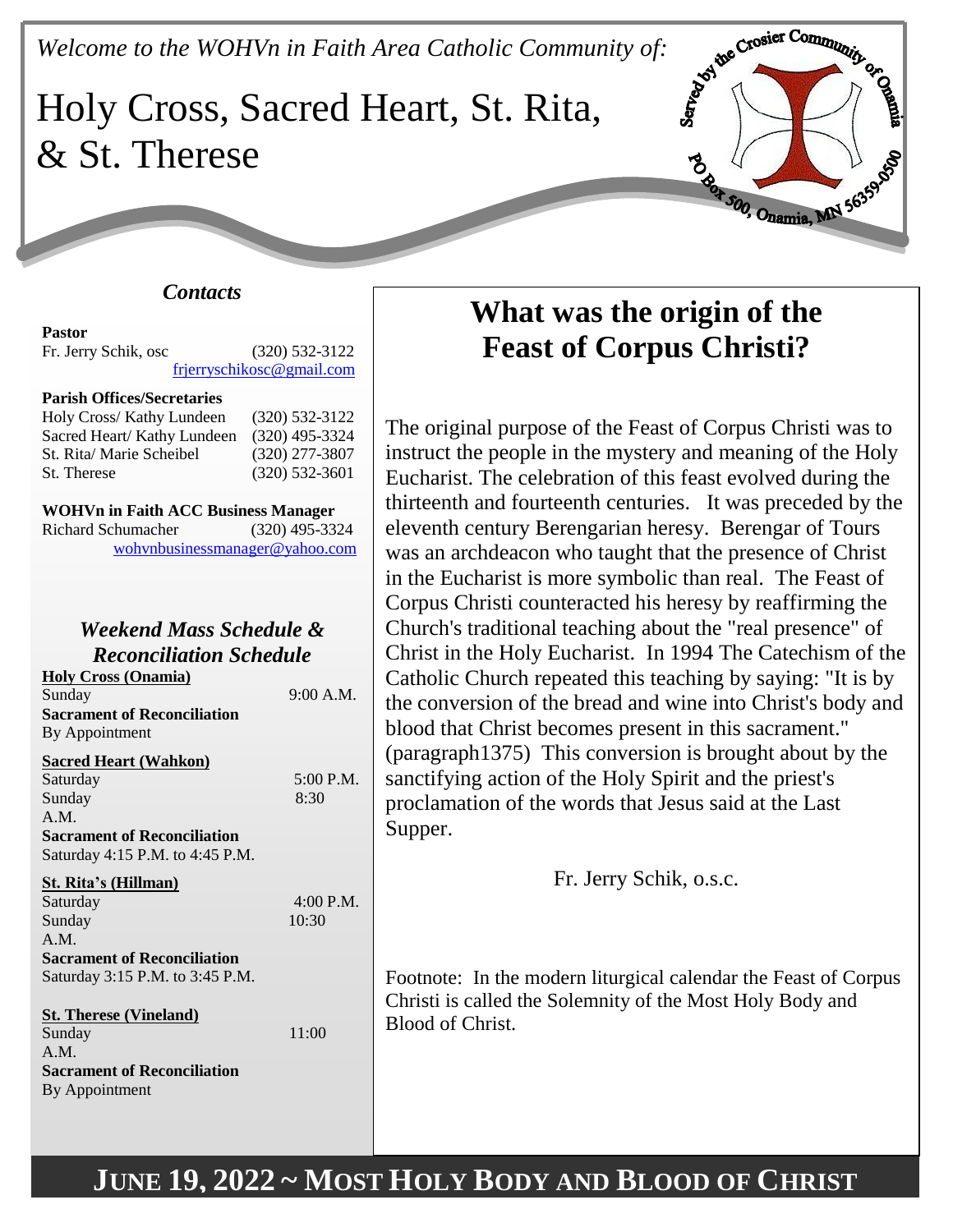# **HOLY CROSS CATHOLIC CHURCH**

### *Worship/Weekly Events*

**Saturday, June 18** NO Mass **Sunday June 19-Corpus Christi** 9:00 A.M. Mass Deceased Members of Scherer Family (T & S Dominik)

**Monday, June 20** 8:00A.M. Mass **Tuesday June 21** 8:00 A.M. Mass **Wednesday June 22** No Mass **Thursday June 23** 8:00 A.M. Mass **Friday June 24** 8:00 A.M. Mass **Saturday June 25** No Mass **Sunday June 26** 9:00 A.M. Mass Tom & Sue Dominik (I. Matz)

**Weekly Meetings:** 

 **Tuesdays** 6:30 P.M. Rosary in the small Chapel, led by the Knights of Columbus. Everyone is welcome to join us!

### **Monthly Meetings:**

 **1 st Thursday**  Mille Lacs Social Concerns Group – 6:30 P.M. (July 7) at Holy Cross, Onamia

**2 nd Tuesday** Knights of Columbus 7:30 P.M.

# *Finances*

# *Finances* **Weekends of 06/5 & 19/22**

| <b>Adult Sunday</b><br><b>Loose Plate</b> | \$2,860.00<br>\$365.50 |
|-------------------------------------------|------------------------|
| <b>WEEKLY TOTAL:</b>                      | \$3,225.50             |
| <b>Other Collections:</b>                 |                        |
| Peter's Pence                             | \$260.00               |
| <b>Baby Bottle</b>                        | 183.94<br>\$           |
| <b>HCC</b> Maintenance                    | \$ 398.00              |
| <b>HCC</b> Usage                          | \$1,015.00             |
|                                           |                        |

| Times vary-call to make appt.            |     |
|------------------------------------------|-----|
| 102 N Crosier Drive, PO Box 500          |     |
| Onamia, MN 56359                         | Sun |
| $(320) 532 - 3122$                       | Le  |
| Website-wohvn-in-faith.org               |     |
| Email-hconamia@gmail.com                 | Eı  |
| <b>BULLETIN DEADLINE: For Holy Cross</b> | U.  |
| bulletin announcements-Wednesday.        | Gі  |
|                                          |     |

Contact Kathy at 532-3122 or e-mail [hconamia@gmail.com](mailto:hconamia@gmail.com)

**Office Hours**

 **Prayer Line:** Call Gert Lambert at 532-3583.

*Faith Formation* Contact Margaret Hitzemann.

| Sunday              | <i>June</i>              |
|---------------------|--------------------------|
| <b>Lector</b>       | Margaret Hitzemann 6/26  |
|                     | Kathy Martin 6/19        |
| Euch Min            | <b>TRA</b>               |
| <b>Ushers</b>       | 2 Ushers Needed          |
| <b>Greeter</b>      | <b>Volunteers Needed</b> |
| <b>Gift Bearers</b> | <b>Volunteers Needed</b> |
|                     |                          |

# *Parish News*

Let's get together! Join us for a snack, some coffee and lots of conversation in Holy Cross Center after mass today! Marty Barr has been taking care of the Coffee Sundays and would welcome some help. If you are able to bring a treat, please give Marty a call at 320-232-5991 and let him know you will be helping him out!

**Mission Visit at Holy Cross** – On Sunday, June 26<sup>th</sup>, Sister Nan, a Notre Dame Sister, will share with us how Notre Dame Missionaries accompany the poor in India, East Africa, and Papua New Guinea—empowering people through spiritual care, education, medical services, job training and work with the handicapped and social action.

Your generous gift to the Missions will support the good works through which the Sisters bring the Good News of the Gospel to our sisters and brothers in need. Please welcome Sister Nan for the annual Missionary Cooperative Plan appeal sponsored by the Society for the Propagation of the Faith in the Diocese.

**Baby Bottle Campaign –** Life Choices Center Baby Bottle Campaign has ended. Please return you baby bottle to the collection basket. Thank you for your generosity.

**Please save your Teal's receipts!** If you didn't know, Holy Cross Parish is saving Teal's receipts. Teal's will donate 1% of the money back to Holy Cross from the receipts collected. Don't forget to ask your family and friends to save their receipts for Holy Cross too. Thank you!

### **Weekly Meetings:**

NA – Sundays 7:00 P.M. Recovery Works – Mondays 7:00 P.M. AA – Thursdays 7:00 P.M.

Like us on Facebook: Holy Cross Catholic Church, Onamia MN.

*Happy Father's Day!* 

# *WOHVn in Faith Area Catholic Community News…*

**Adult Faith Formation** – Bible study called **The Bible and the Sacraments** will meet at Sacred Heart Church, Wahkon on Tuesday, June  $21<sup>st</sup>$  after 9:00 A.M. mass. Everyone welcome, please join us.

**Vocation Camp:**  $7^{\text{th}} - 10^{\text{th}}$  Grades in Avon, MN. Tuesday through Thursday, June  $21 - 23$ , 2022. This camp is at the beautiful Mead family residence on the lake. It has a soccer field, volleyball court, and its own outside chapel space! Note: Camp families are welcome to join Mass at 11:00A.M. on June 23. Cost: \$40 – scholarship available. Registration is now open at <http://www.surveymonkey.com/r/2022EventsRegistration>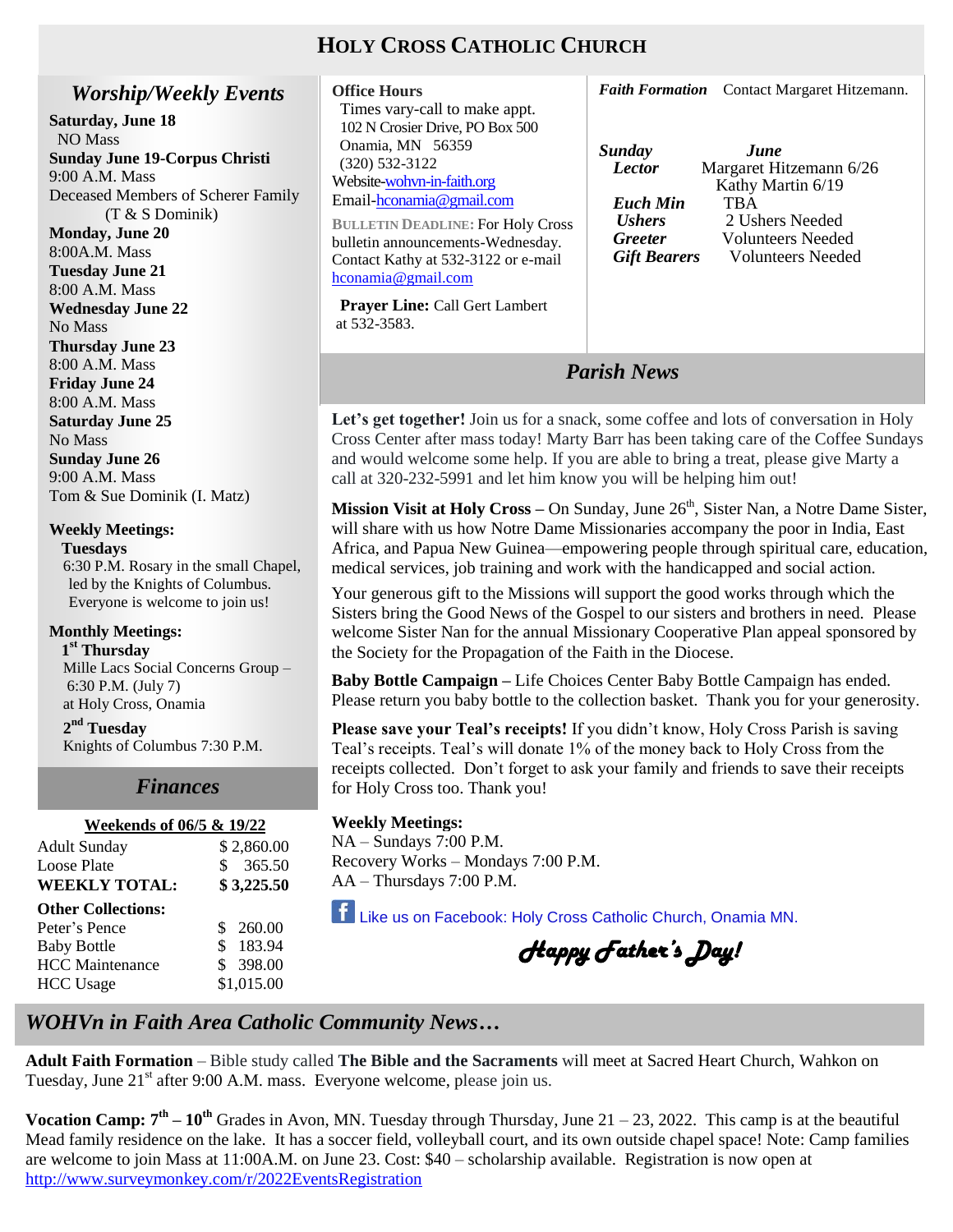## **SACRED HEART CATHOLIC CHURCH**

at (763)744-8605.

*Worship/Weekly Events* **Saturday, June 18** 5:00 P.M. Mass Special Intention (K. Martinson)

**Sunday, June 19-Corpus Christi** 8:30 A.M. Mass +Walter Lewicki (A. Lewicki)

**Monday, June 20** 9:00-10:00 A.M. Exposition of the Blessed Sacrament

**Tuesday, June 21** 9:00 A.M. Mass Fr. KK on  $72<sup>nd</sup>$  Birthday (A. Olmsted) **Saturday, June 25** 5:00 P.M. Mass +Clem Volker & +George Bronson (P & S Moenkhaus) +Mike Halpin (Jan & Family)

**Sunday, June 26** 8:30 A.M. Mass +Marcella Nierenhausen (B. Trombley)

**Readings for Sunday, June 26th :** 1 Kings 19:16b, 19-21; Galatians 5:1, 13-18 & Luke 9:51-62.

# *Finances*

#### **Weekend of June 12, 2022**

| Peter's Pence       | 5.00       |
|---------------------|------------|
| <b>WEEKLY TOTAL</b> | \$2,848.00 |
| Plate               | 1.395.00   |
| Children            | 30.00      |
| <b>Adult Sunday</b> | \$1,430.00 |

### **BABY BOTTLE CAMPAIGN \$ 261.99**

#### **UPCOMING EVENTS:**

6/23 -24 Rummage & Bake Sale

*Just a reminder…don't forget*…to save your Teal's receipts and turn them in to the box in the church entry!

Happy Father's Day!

#### **Office Hours** Fridays – Times vary-call to schedule an appointment.  $225 \text{ E } 2^{\text{nd}}$  Street, PO Box 68 Wahkon, MN 56386 (320) 495-3324 Website[-wohvn-in-faith.org](http://www.stclouddiocese.org/parishes/%20%20%20%20hconamia/)  Email [-sacredheart56386@yahoo.com](mailto:sacredheart56386@yahoo.com) **DEADLINE** For Sacred Heart bulletin announcements-Wednesday. **Prayer Line:** Call Sharon Moenkhaus *Faith Formation* Contact Fr. Jerry. *Saturday June Lector* **Kendal Hursey**<br>*Euch. Min* **D. Cournoyer** *Euch. Min* D. Cournoyer  *Usher* Volunteers Needed *Sunday June* **Lector** Mary Imhoff<br>*Euch. Min.* Ioan Crawforc **Joan Crawford** *Usher* Volunteers Needed

*Parish News*

**"Party with the Saints" VBS 2022 was** FABULOUS! Thank you so much to everyone that spent the week with us! Special thanks to our volunteers young and "a little older" who so generously shared their time. Also, thanks especially to the Knights of Columbus and Ladies Society who made monetary donations so that we could have a 'party like no other!' Thank you everyone, Jen

**Ladies Society Rummage & Bake Sale –** The Ladies Society will be holding a Rummage & Bake Sale, Thursday June  $23<sup>rd</sup>$  and Friday June  $24<sup>th</sup>$  from 8:00 A.M. to 5:00 P.M. Donation drop-off will be *TUESDAY*, June 21<sup>st</sup> from 9:00 A.M. TO **12:00 P.M.** *DONATIONS ACCEPTED TUESDAY ONLY* during this time. NO LARGE FURNITURE, LARGE APPLIANCES OR ELECTRONICS. Any questions, please contact Marlene at 676-8680.

**Mission Visit at Sacred Heart** – On Saturday, June 25<sup>th</sup>, Sister Nan, a Notre Dame Sister, will share with us how Notre Dame Missionaries accompany the poor in India, East Africa, and Papua New Guinea—empowering people through spiritual care, education, medical services, job training and work with the handicapped and social action.

Your generous gift to the Missions will support the good works through which the Sisters bring the Good News of the Gospel to our sisters and brothers in need. Please welcome Sister Nan for the annual Missionary Cooperative Plan appeal sponsored by the Society for the Propagation of the Faith in the Diocese.

**Sacred Heart Bazaar 2022 -** The Sacred Heart Church annual Bazaar is scheduled for Sunday, August 14, 2022 immediately after the 10:00 A.M. Mass. We will be having ham and beef dinner, a country store, cake walk, bottle booth, root beer floats and beverages, bingo silent auction, outside auction and something NEW!! corn hole competition (bean bag toss). There will be the annual pie contest and of course, raffle drawings for the cash prizes and the custom fishing rod provided by Jerry Crawford. Volunteers are needed for a number of positions. We will be making a poster with jobs and times and it will be displayed in the church entryway.

**Congratulations to our graduating Seniors of 2022!** Congratulations to Gabriella Lilledahl and Cloe Bernu. We are wishing you the gift of faith, the blessing of hope and the peace of God's love as you begin a new chapter in your life's journey.

### *WOHVn in Faith Area Catholic Community News…*

 $\frac{1}{2}$ **First Mass for Fr. Daniel** - Fr. Daniel will celebrate his First Mass at Holy Cross Church at 9:00 A.M. on Sunday, July 10. Every member of the St. Rita, St. Therese, Sacred Heart and Holy Cross parishes are invited to attend. The four parishes of our WOHVn in Faith Area Catholic Community will host a reception for Fr. Daniel after the Mass. **We need volunteers from all four parishes to help with the reception.** To volunteer to help, please call 320-495- 3324 (Sacred Heart Church) and leave your name and number.